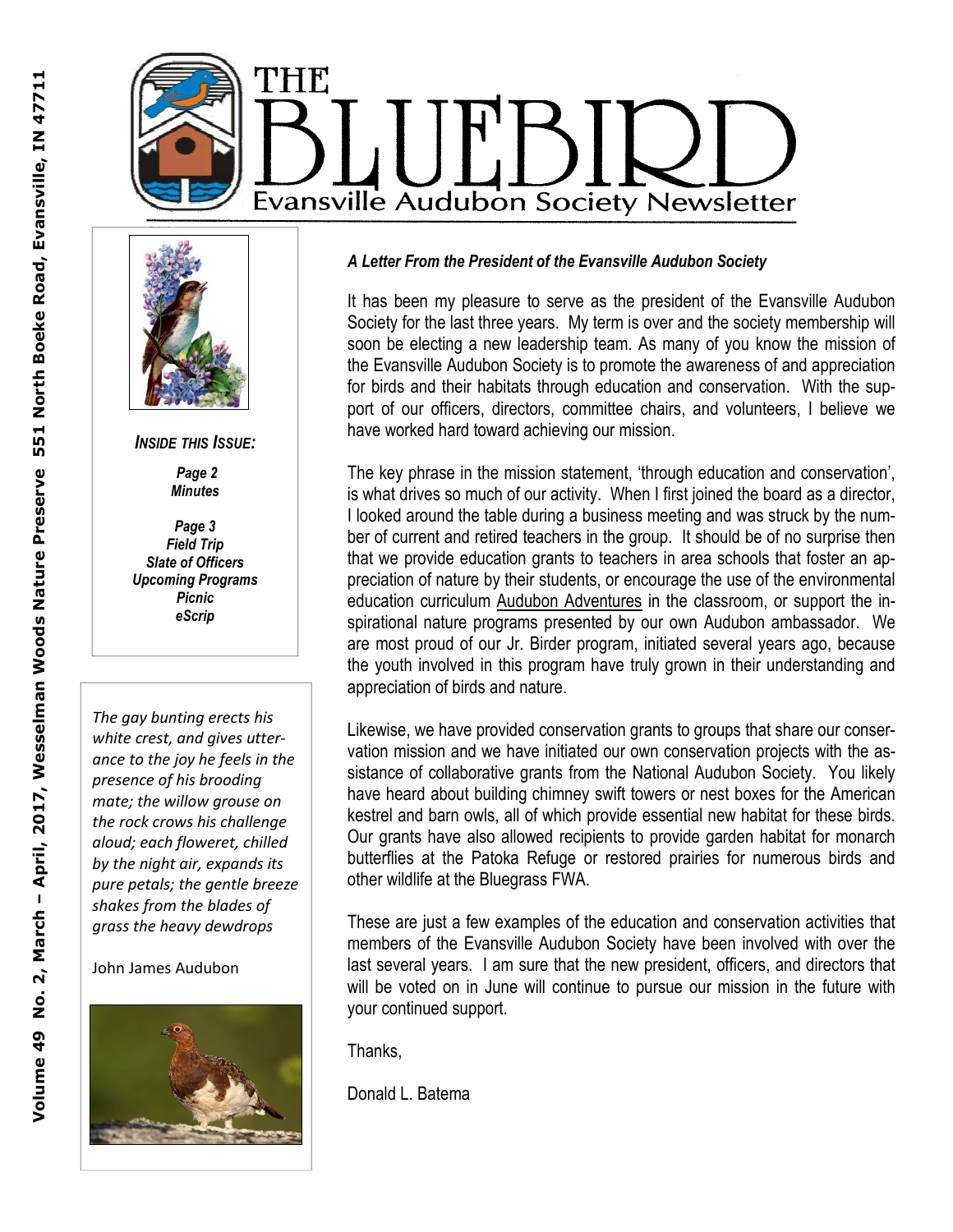# EAS Minutes

April 18, 2017

Evansville Audubon Society Minutes for April 18, 2017 Call to Order: President D Batema called the meeting to order at 6:07 pm. A quorum was present.

Minutes: A brief discussion was held on the March 21, 2017 minutes and a couple of corrections were required. A motion was made, seconded, and passed to accept the corrected minutes.

Treasurer's Report: From Niles Rosenquist as follows:

| Audubon Treasure's<br>Report    | March 2017 | April 2017 |
|---------------------------------|------------|------------|
| <b>Bulk Mail</b>                | 75.78      | 75.78      |
| Savings                         | 5.09       | 5.09       |
| Certificate                     | 4875.30    | 4877.88    |
| Checking                        | 4862.92    | 3896.52    |
| Checking w/o re-<br>serves*     | 1946.90    | 1707.11    |
| *Reserve Accounts               |            |            |
| Total                           | 2916.02    | 2189.41    |
| Education and Con-<br>servation | 1626.26    | 876.26     |
| E Scrip                         | 308.95     | 332.34     |
| OVBF                            | 980.81     | 980.81     |

#### Treasurer's Comments:

"Checking" is from check register, and so includes transactions not in bank statement yet.

There is no change this month in annual donations (25 donors \$1410).

Payments made this month: WWNP annual payment (\$250); Check for domain name to Domain Rights of America (\$45); check to Susan Fowler from Ed/Con funds (\$750).

It was also noted that other approved Ed/Con expenditures have not yet been requested from Patchwork Central and Tekoppel Elementary School.

#### Committee Reports:

Field Trips: Bob Meier, absent with excuse, reported to president that several field trips were planned in association with the OVBF. See schedule at their website. Also, a field trip is planned at the Bluegrass FWA on May 12 at 6:30 pm. Details posted on EAS website.

Programs: Tonight's program by D Batema is "The Singing Life of a Bell's Vireo". Next month is Paul Bouseman and his presentation is "Attracting Beneficial Insects to Your Landscape to Reduce the Use of Pesticides".

Conservation: The Verniers met with Larry Ordner from Rep. Buschon's office in Princeton to discuss several conservation related issues, and finished the day with a visit to the new pier at Snakey Point at the Patoka Refuge. Additionally, the Verniers, met with Jerry Parkinson, the Regional Director for SW Indiana along with members of the Refuge staff and Nancy Gelhausen, and a rep for Senator Donnelly. After a meeting at the refuge headquarters, Mr. Parkinson was taken on a tour of the refuge.

Education: Andrew Nunn, absent with excuse, reported no new education proposals. It was noted that Andrew (or president Batema) should send an email to grant recipients who have not requested their funds from the Treasurer to do so formally.

OVBF: All activities for the OVBF are scheduled and the dates for the festival are April 21-23 and May 5-7. See their website for details.

#### Old Business:

The nominating committee is working on a slate of officers. Positions that need to be filled are: President, Vice-President, at least one Director, and a coordinator for the Jr. Birders (to replace Carol). The slate will be presented to the Newsletter editor for submission into the May/June newsletter so general membership can review.

President Batema also requested names of any individuals who may be willing to run the three Evansville area routes for the breeding bird survey held each May. Amy Kearns from IDNR had made a request of EAS for any volunteers.

#### New Business:

The Evansville March for Science is scheduled for April 22, 2017 at 2 pm beginning with some speeches at the Four Freedoms Monument and then the march to the Civic Center. Details can be found on the Evansville March for Science Facebook page.

Steve Heeger proposed that EAS again have a dinner as part of the June meeting. After some discussion, a motion was made, seconded, and passed by the board that we schedule a dinner (in place of a formal business meeting) at 5:30 pm on June 20th before Susan Fowler's program at 7 pm. Attendees should bring your own plastic ware, drink and a dish to share. Details on location will be announced.

The due date for the May/June newsletter is April 28, 2017. Get your submissions to Judi at jrussel@usa.com ASAP. Items from the floor:

Steve Heeger briefly discussed his experience with Wildflower Pilgrimage at the Smokey Mountains earlier this spring. He has a collection of pictures and has offered to share them in an upcoming program.

Meeting adjourned at about 6:45 pm so president could set up this evening's program.

Respectfully submitted Don Batema, secretary pro tem

### Interested in endangered species??

The Indiana Endangered Species list can be reached via the DNR Wildlife Diversity Section page: http://www.in.gov/dnr/fishwild/2356.htm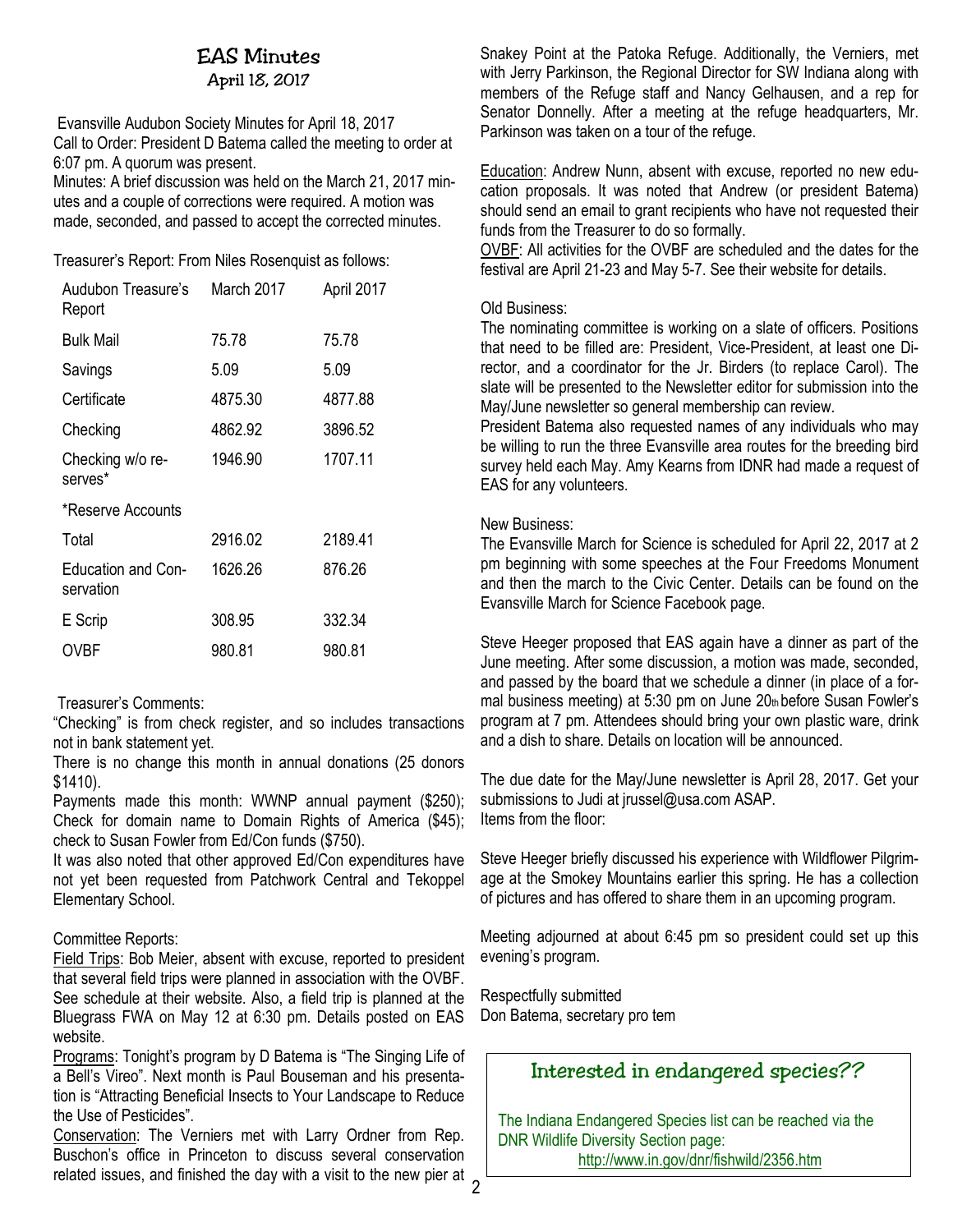## Future Field trips

May 12 - Bluegrass FWA evening hike Looking for Owls, nightjars, etc. Meet at 6:30 Bluegrass parking lot off Boonville/ New Harmony Road

June 3 - Harmonie State Park

Looking for Warblers, Flycatchers and other wildlife. Meet at old west side Walmart parking lot at 6:30am to carpool to park

*April field trips*

Audubon Wetlands hike had temps that were cooler. Nice turn out of early migrants. We had 6 ppl show up for EAS St. Paul's hike Highlights were.. Flyover Fish Crow, Palm Warbler and FOY Swainson's Thrush.



 The nominations committee consisting of Don Batema, Steve Heeger and Mary Ann Watson present the following slate of officers and directors to be voted on at the annual meeting, June 20, 2017:

 President - Currently vacant Vice President - Don Batema Treasurer - Niles Rosenquist Secretary - Maryann Watson

Directors Ending 2020: Carolyn Bennett Pam Kimsey Bob Meier



A true conservationist is a man who knows that the world is not given by his fathers, but borrowed from his children.

John James Audubon



Before our June meeting, we will have an indoor picnic 5:30pm in the WWNP classroom. Everyone is welcome to attend. Please bring your own table service, drink of choice, and a dish to share!



### Upcoming Programs

Programs are at WWNP, at:700pm

**May 16, 2017,** *"Attracting beneficial insects to your landscape to reduce the use of pesticides"* , Paul Bouseman

**June 20, 2017,** *Indiana's Bicentennial: "Under the Arms of an Elm"* Susan Fowler

# Jr. Birder Hike

Four Jr. Birders hiked Audubon State Park on Sunday, April 23. This gathering was part of the Ohio Valley Birding Festival. Even though it was very windy, 22 species were seen or heard. Of note were 3 Yellow-rumped Warblers and 5 Chimney Swifts.

Chris noted "I was extremely happy to see many new faces and those who came early to see the birds up close for the bird banding."

Jr. Birders welcomed two new members, Miles and Tora.

Comments from the kids:

"I really enjoyed the hike especially looking for and hearing birds I never knew lived here, and I would like to go on another! It was very hot though." Tora

"I had lots of fun! Even though we didn't see a lot of birds, we saw some interesting ones. My favorite bird that we saw was the Coopers Hawk." Ellie

Submitted by Carol Pettys